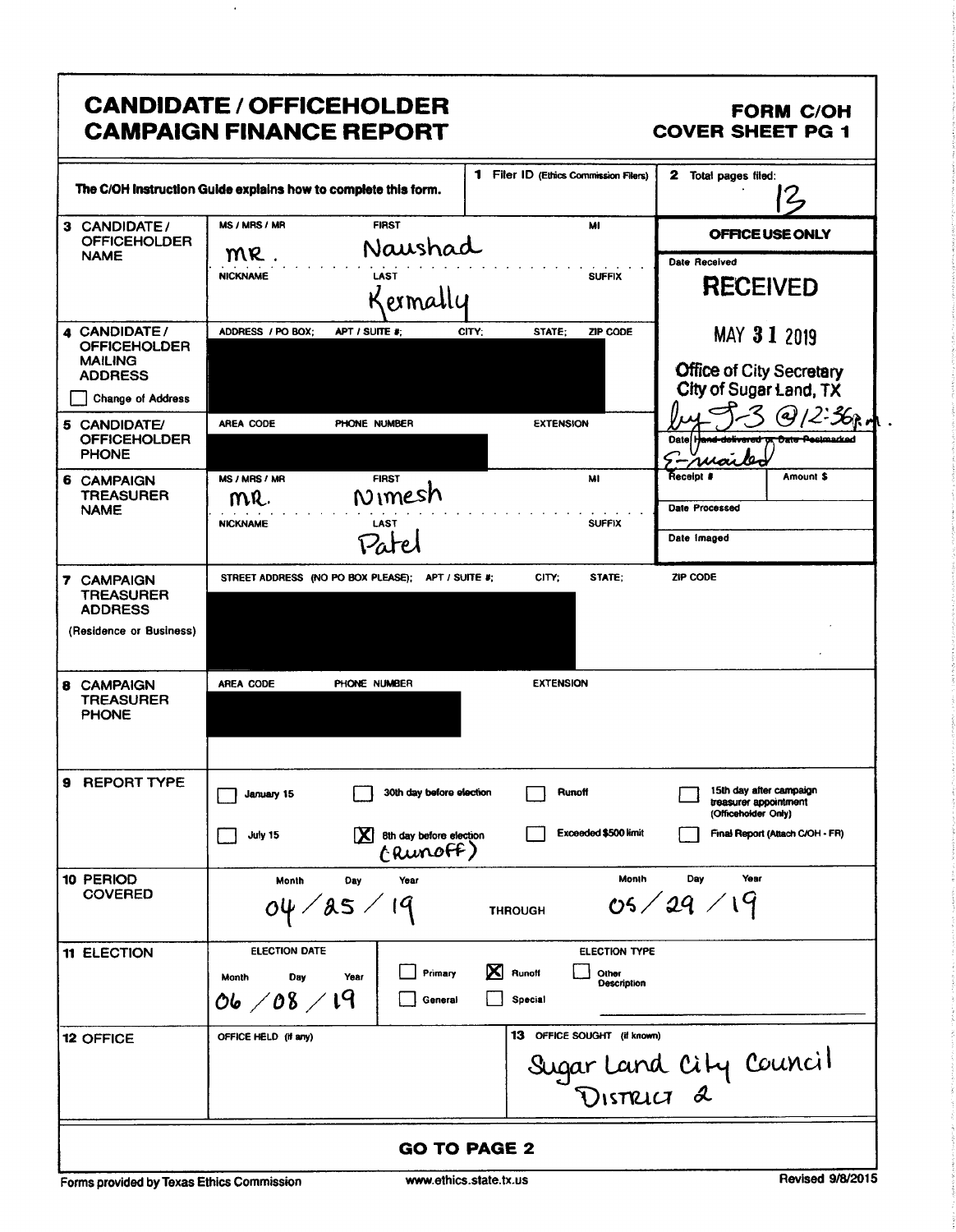|                                                                  |                                          | <b>CANDIDATE / OFFICEHOLDER</b><br><b>CAMPAIGN FINANCE REPORT</b>                                                                                                                                                                                                                                                                                                       | <b>FORM C/OH</b><br><b>COVER SHEET PG 2</b>                                                                                                                  |
|------------------------------------------------------------------|------------------------------------------|-------------------------------------------------------------------------------------------------------------------------------------------------------------------------------------------------------------------------------------------------------------------------------------------------------------------------------------------------------------------------|--------------------------------------------------------------------------------------------------------------------------------------------------------------|
| 14 C/OH NAME                                                     |                                          | Naushad Kermally                                                                                                                                                                                                                                                                                                                                                        | <b>15 Filer ID (Ethics Commission Filers)</b>                                                                                                                |
| <b>16 NOTICE FROM</b><br><b>POLITICAL</b><br><b>COMMITTEE(S)</b> | OF SUCH EXPENDITURES.                    | THIS BOX IS FOR NOTICE OF POLITICAL CONTRIBUTIONS ACCEPTED OR POLITICAL EXPENDITURES MADE BY POLITICAL COMMITTEES TO<br>SUPPORT THE CANDIDATE / OFFICEHOLDER. THESE EXPENDITURES MAY HAVE BEEN MADE WITHOUT THE CANDIDATE'S OR OFFICEHOLDER'S<br>KNOWLEDGE OR CONSENT. CANDIDATES AND OFFICENOLDERS ARE REQUIRED TO REPORT THIS DIFORMATION ONLY IF THEY RECEIVE NOTICE |                                                                                                                                                              |
|                                                                  | <b>COMMITTEE TYPE</b>                    | <b>COMMITTEE NAME</b>                                                                                                                                                                                                                                                                                                                                                   |                                                                                                                                                              |
|                                                                  | GENERAL                                  |                                                                                                                                                                                                                                                                                                                                                                         |                                                                                                                                                              |
|                                                                  | SPECIFIC                                 | <b>COMMITTEE ADDRESS</b>                                                                                                                                                                                                                                                                                                                                                |                                                                                                                                                              |
|                                                                  |                                          | <b>COMMITTEE CAMPAIGN TREASURER NAME</b>                                                                                                                                                                                                                                                                                                                                |                                                                                                                                                              |
| <b>Additional Pages</b>                                          |                                          |                                                                                                                                                                                                                                                                                                                                                                         |                                                                                                                                                              |
|                                                                  |                                          | <b>COMMITTEE CAMPAIGN TREASURER ADDRESS</b>                                                                                                                                                                                                                                                                                                                             |                                                                                                                                                              |
| <b>17 CONTRIBUTION</b><br><b>TOTALS</b>                          | 1.                                       | TOTAL POLITICAL CONTRIBUTIONS OF \$50 OR LESS (OTHER THAN<br>PLEDGES, LOANS, OR GUARANTEES OF LOANS), UNLESS ITEMIZED                                                                                                                                                                                                                                                   | \$<br>30,50                                                                                                                                                  |
|                                                                  | 2.                                       | TOTAL POLITICAL CONTRIBUTIONS<br>(OTHER THAN PLEDGES, LOANS, OR GUARANTEES OF LOANS)                                                                                                                                                                                                                                                                                    |                                                                                                                                                              |
| <b>EXPENDITURE</b><br><b>TOTALS</b>                              | 3.                                       | TOTAL POLITICAL EXPENDITURES OF \$100 OR LESS,<br>UNLESS ITEMIZED                                                                                                                                                                                                                                                                                                       | \$                                                                                                                                                           |
|                                                                  | 4.                                       | <b>TOTAL POLITICAL EXPENDITURES</b>                                                                                                                                                                                                                                                                                                                                     | \$                                                                                                                                                           |
| <b>CONTRIBUTION</b><br><b>BALANCE</b>                            | 5.                                       | TOTAL POLITICAL CONTRIBUTIONS MAINTAINED AS OF THE LAST DAY<br>OF REPORTING PERIOD                                                                                                                                                                                                                                                                                      | $\frac{11732641}{66155}$<br>\$                                                                                                                               |
| <b>OUTSTANDING</b><br><b>LOAN TOTALS</b>                         | 6.                                       | TOTAL PRINCIPAL AMOUNT OF ALL OUTSTANDING LOANS AS OF THE<br>LAST DAY OF THE REPORTING PERIOD                                                                                                                                                                                                                                                                           | \$<br>5,000,00                                                                                                                                               |
| <b>18 AFFIDAVIT</b>                                              | SHAHEEN RUSTOM<br>My Notary ID #12266754 | under Title 15, Ejaction Code.                                                                                                                                                                                                                                                                                                                                          | I swear, or affirm, under penalty of perjury, that the accompanying report is<br>true and correct and includes all information required to be reported by me |

Signature of Candidate or Officeholder

AFFIX NOTARY STAMP / SEALABOVE

Expires March 7, 2021

| Sworn to and subscribed before me, by the said $NAMSHAD$ $KRMPLMy$ , this the |                |        |
|-------------------------------------------------------------------------------|----------------|--------|
| Skurtour                                                                      | SHAHEEN RUSTON | NOTAKY |

akuroux

Signature of officer administering oath

Printed name of officer administering oath

Forms provided by Texas Ethics Commission

Revised 9/8/2015

Title of officer administering oath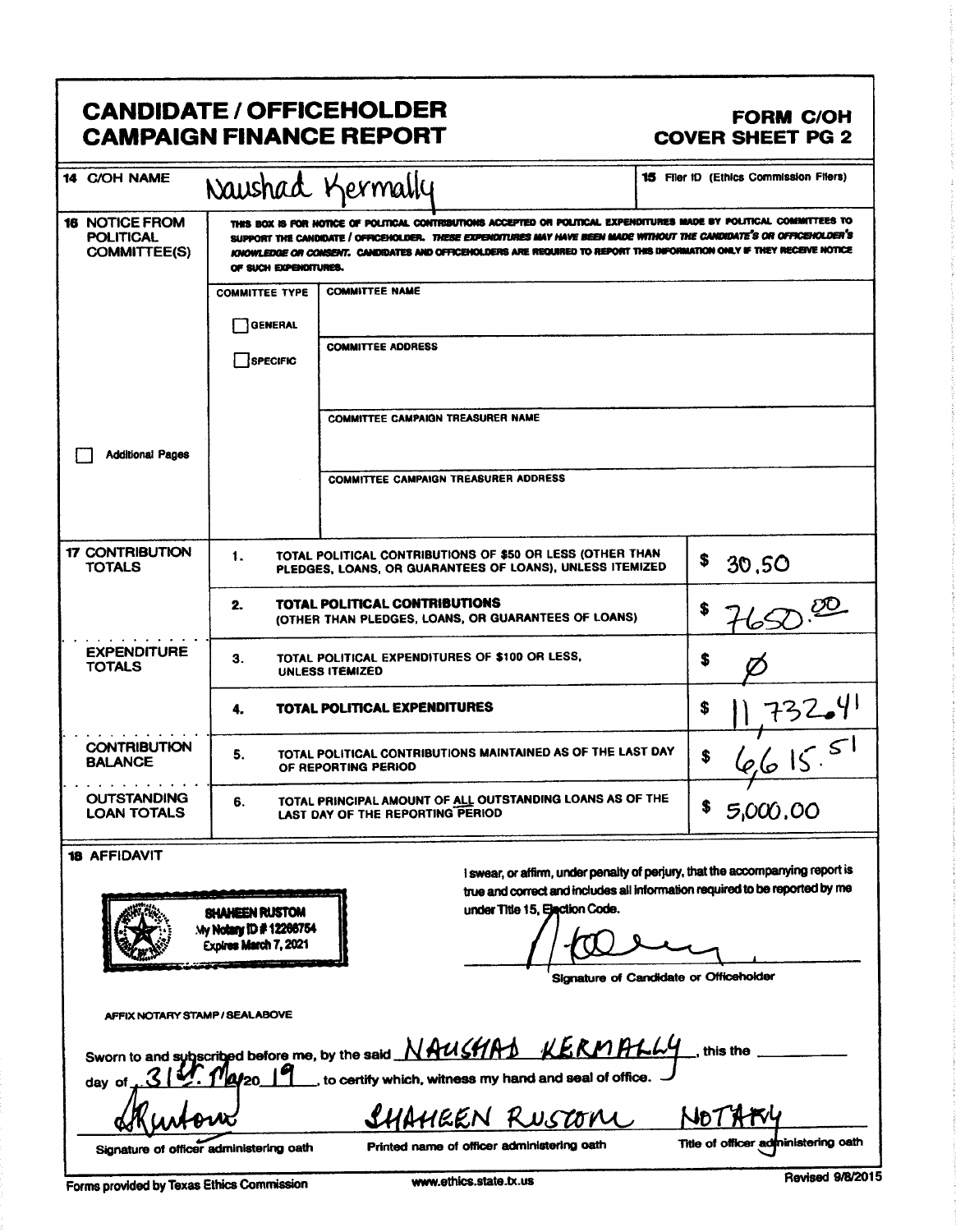### SUBTOTALS - C/OH FORM C/OH

## COVER SHEET PG 3

|     | <b>19 FILER NAME</b> | Naushad Kermally                                                                             | 20 Filer ID (Ethics Commission Filers) |                                  |
|-----|----------------------|----------------------------------------------------------------------------------------------|----------------------------------------|----------------------------------|
|     |                      | 21 SCHEDULE SUBTOTALS<br><b>NAME OF SCHEDULE</b>                                             |                                        | <b>SUBTOTAL</b><br><b>AMOUNT</b> |
| 1.  | $\mathbf{X}$         | SCHEDULE A1: MONETARY POLITICAL CONTRIBUTIONS                                                |                                        | \$                               |
| 2.  | $\mathbf{Z}$         | SCHEDULE A2: NON-MONETARY (IN-KIND) POLITICAL CONTRIBUTIONS                                  |                                        | \$<br>30.50                      |
| З.  |                      | SCHEDULE B: PLEDGED CONTRIBUTIONS                                                            |                                        | \$                               |
| 4.  |                      | <b>SCHEDULE E: LOANS</b>                                                                     |                                        | \$                               |
| 5.  | ΙX                   | SCHEDULE F1: POLITICAL EXPENDITURES MADE FROM POLITICAL CONTRIBUTIONS                        |                                        | \$                               |
| 6.  |                      | <b>SCHEDULE F2: UNPAID INCURRED OBLIGATIONS</b>                                              |                                        | \$                               |
| 7.  |                      | SCHEDULE F3: PURCHASE OF INVESTMENTS MADE FROM POLITICAL CONTRIBUTIONS                       |                                        | \$                               |
| 8.  | $\mathbb{X}$         | SCHEDULE F4: EXPENDITURES MADE BY CREDIT CARD                                                |                                        | \$                               |
| 9.  |                      | SCHEDULE G: POLITICAL EXPENDITURES MADE FROM PERSONAL FUNDS                                  |                                        | \$                               |
| 10. |                      | SCHEDULE H: PAYMENT MADE FROM POLITICAL CONTRIBUTIONS TO A BUSINESS OF C/OH                  |                                        | \$                               |
| 11. |                      | SCHEDULE I: NON-POLITICAL EXPENDITURES MADE FROM POLITICAL CONTRIBUTIONS                     |                                        | \$                               |
| 12. |                      | SCHEDULE K: INTEREST, CREDITS, GAINS, REFUNDS, AND CONTRIBUTIONS<br><b>RETURNED TO FILER</b> |                                        | \$                               |
|     |                      |                                                                                              |                                        |                                  |
|     |                      |                                                                                              |                                        |                                  |
|     |                      |                                                                                              |                                        |                                  |
|     |                      |                                                                                              |                                        |                                  |
|     |                      |                                                                                              |                                        |                                  |
|     |                      |                                                                                              |                                        |                                  |
|     |                      |                                                                                              |                                        |                                  |
|     |                      |                                                                                              |                                        |                                  |
|     |                      |                                                                                              |                                        |                                  |
|     |                      |                                                                                              |                                        |                                  |
|     |                      |                                                                                              |                                        |                                  |
|     |                      |                                                                                              |                                        |                                  |
|     |                      |                                                                                              |                                        |                                  |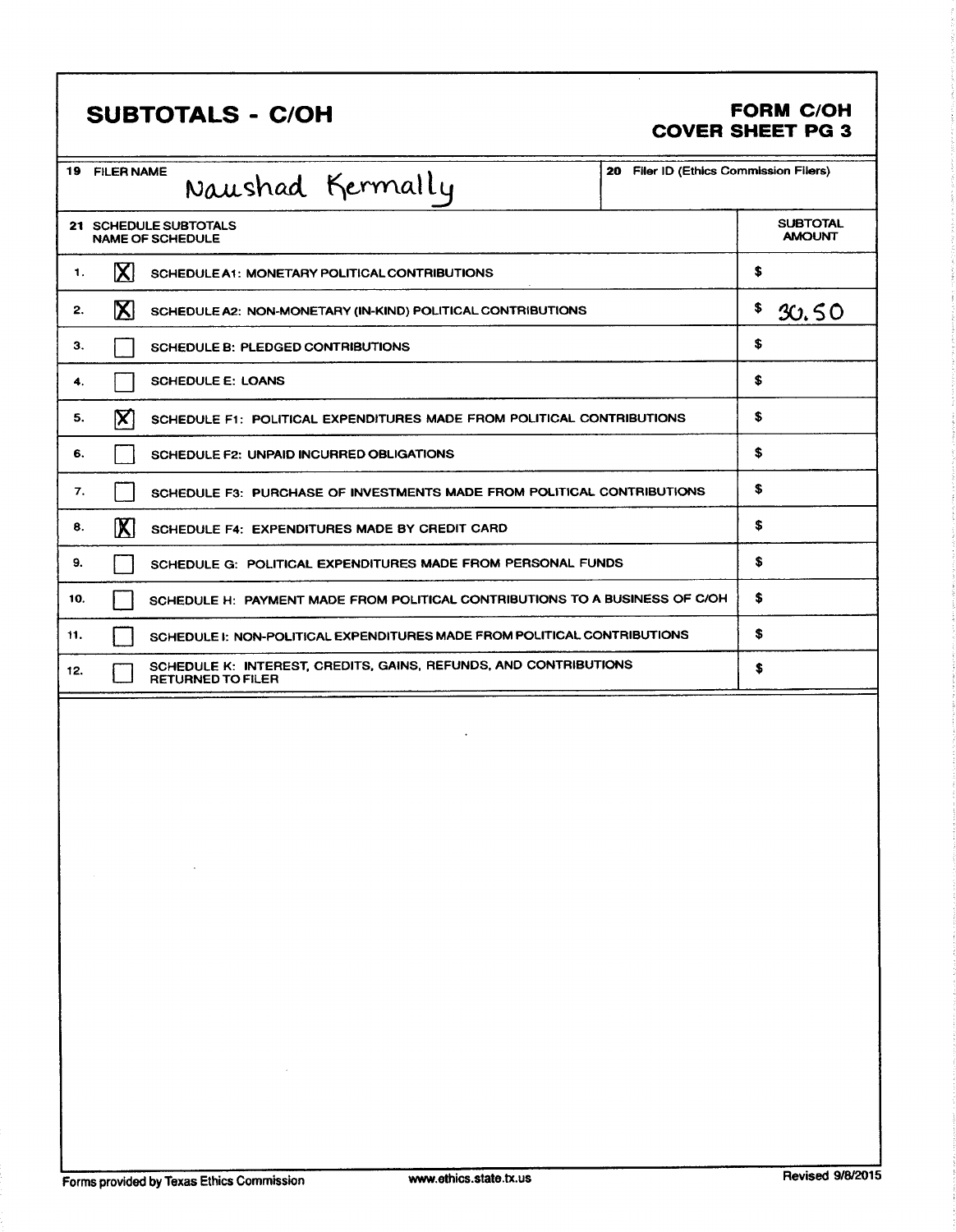|                   | The Instruction Guide explains how to complete this form.                                                                         | 1 Total pages Schedule A1:<br>3                        |
|-------------------|-----------------------------------------------------------------------------------------------------------------------------------|--------------------------------------------------------|
| 2 FILER NAME      | Naushad Kermally                                                                                                                  | 3 Filer ID (Ethics Commission Filers)                  |
| 4 Date            | Full name of contributor<br>5<br>out-of-state PAC (ID#:<br>Sam Banerjee<br>City; State; Zip Code<br>6 Contributor address:        | 7 Amount of contribution (\$)<br>$*$ 900.00            |
|                   | Principal occupation / Job title (See Instructions)<br>я                                                                          | <b>Employer (See Instructions)</b>                     |
| Date<br>4/85/19   | Full name of contributor<br>D out-of-state PAC (IDF:<br>Jivra<br>HItaz<br>City; State;<br>Contributor address;<br><b>Zip Code</b> | Amount of contribution (\$)<br>#100.00                 |
|                   | Principal occupation / Job title (See Instructions)                                                                               | <b>Employer (See Instructions)</b>                     |
| Date<br>4128119   | Full name of contributor<br>out-of-state PAC (ID#:<br>Mohammed Virani<br>City: State: Zio Code<br>Contributor address             | Amount of contribution (\$)<br><b>#</b> <i>A</i> 50.00 |
|                   | Principal occupation / Job title (See Instructions)                                                                               | <b>Employer (See Instructions)</b>                     |
| Date<br>$4/a$ llq | Full name of contributor<br>out-of-state PAC (ID#:<br>Lalani<br>Nooruddin<br>State: Zip Code<br>Contributor address;<br>City;     | Amount of contribution (\$)<br>\$ 500.00               |
|                   | Principal occupation / Job title (See Instructions)                                                                               | <b>Employer (See Instructions)</b>                     |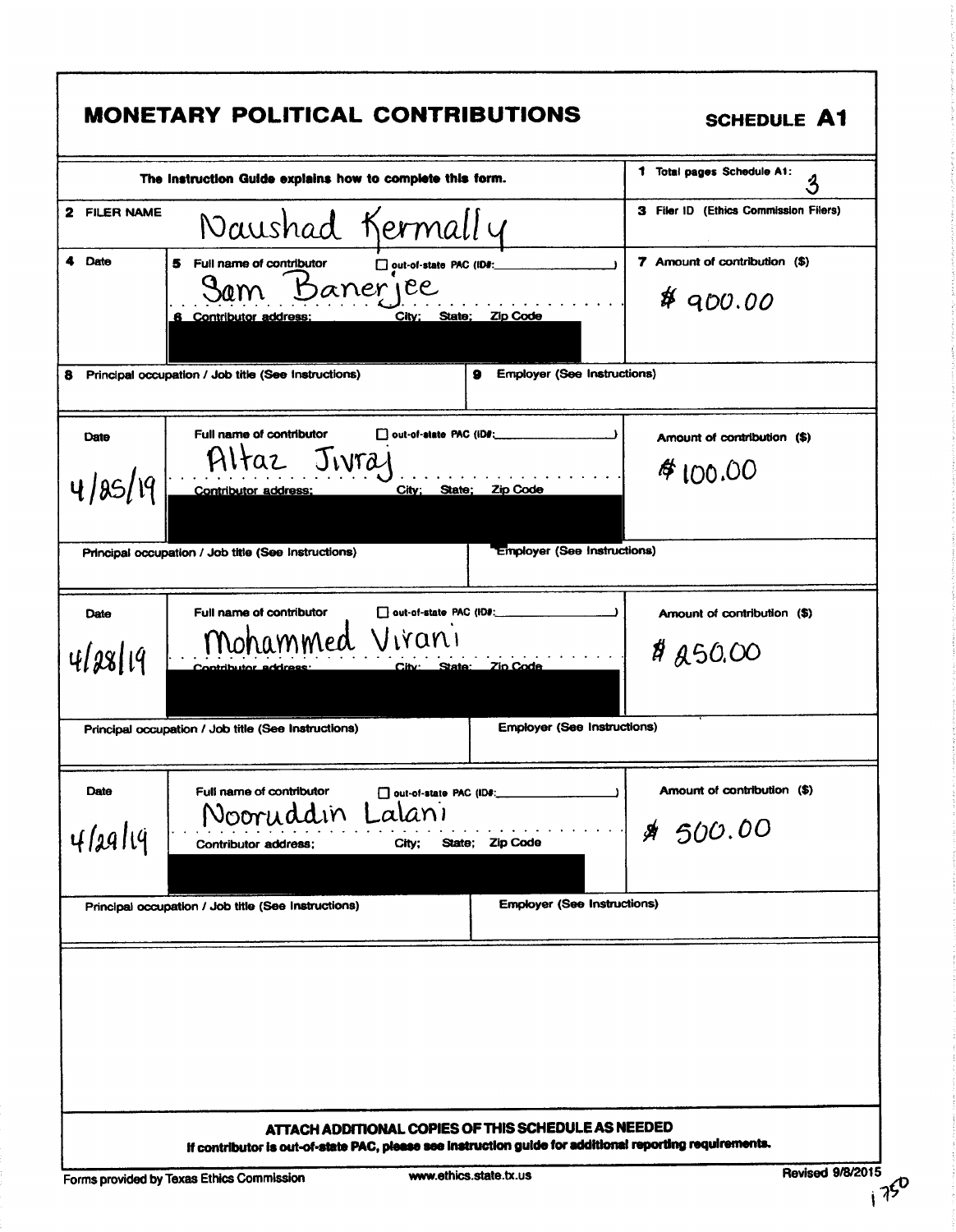|                   | <b>MONETARY POLITICAL CONTRIBUTIONS</b>                                                                                                                              | <b>SCHEDULE A1</b>                                  |
|-------------------|----------------------------------------------------------------------------------------------------------------------------------------------------------------------|-----------------------------------------------------|
|                   | The instruction Guide explains how to complete this form.                                                                                                            | 1 Total pages Schedule A1:<br>3                     |
| 2 FILER NAME      | Naushad Kermally                                                                                                                                                     | 3 Filer ID (Ethics Commission Filers)               |
| 4 Date<br>5/22/19 | Full name of contributor<br>5.<br>out-of-state PAC (ID#:<br>HARISH JAJOO<br>6 Contributor address; City; State; Zip Code                                             | 7 Amount of contribution (\$)<br>Ŗ<br><b>250.00</b> |
| 8.                | <b>Employer (See Instructions)</b><br>Principal occupation / Job title (See Instructions)<br>9                                                                       |                                                     |
| Date<br>5 a2 19   | Full name of contributor<br>out-of-state PAC (ID#:<br>Toblin Englet<br>City: State; Zip Code<br><b>Contributor address:</b>                                          | Amount of contribution (\$)<br>4<br>100.00          |
| OWNER             | <b>Employer (See Instructions)</b><br>Principal occupation / Job title (See Instructions)<br>Joshtom Millwork                                                        |                                                     |
| Date<br>5/23/19   | Full name of contributor<br>out-of-state PAC (ID#:<br>Shannon ORSAK<br>Contributor address;<br>City; State; Zip Code                                                 | Amount of contribution (\$)<br>88,000,00            |
| Owner             | <b>Employer (See Instructions)</b><br>Principal occupation / Job title (See Instructions)<br>Healthcare Facility                                                     |                                                     |
| Date<br>5/23/19   | Full name of contributor<br>out-of-state PAC (ID#:<br>1 avwa<br>Asif<br>State; Zip Code<br>City;<br>Contributor address;                                             | Amount of contribution (\$)<br>4750,00              |
|                   | <b>Employer (See Instructions)</b><br>Principal occupation / Job title (See Instructions)                                                                            |                                                     |
|                   | ATTACH ADDITIONAL COPIES OF THIS SCHEDULE AS NEEDED                                                                                                                  |                                                     |
|                   | If contributor is out-of-state PAC, please see instruction guide for additional reporting requirements.<br>www.ethics.state.tx.us<br>idad bu Tayan Ething Commission | <b>Revised 9/8/2015</b>                             |

Forms provided by Texas Ethics Commission

f

٦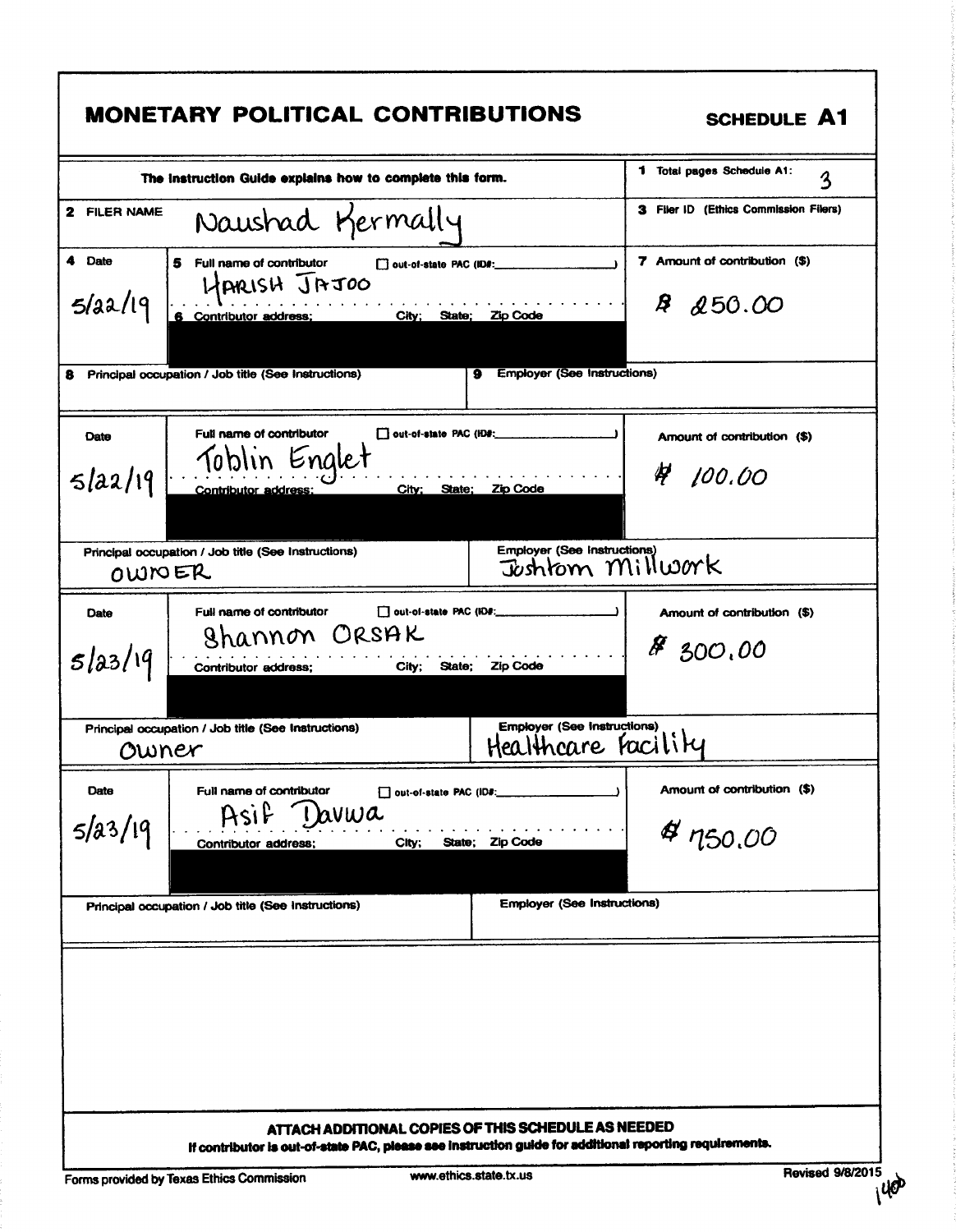|                     | <b>MONETARY POLITICAL CONTRIBUTIONS</b>                                                                                                    | <b>SCHEDULE A1</b>                                   |
|---------------------|--------------------------------------------------------------------------------------------------------------------------------------------|------------------------------------------------------|
|                     | The Instruction Guide explains how to complete this form.                                                                                  | 1 Total pages Schedule A1:<br>3                      |
| 2 FILER NAME        | Naushad Kermally                                                                                                                           | 3 Filer ID (Ethics Commission Filers)                |
| 4 Date<br>05/28/19  | 5 Full name of contributor<br>out-of-state PAC (ID#:<br>Kevin Plynn<br>Contributor a<br>City; State; Zip Code                              | 7 Amount of contribution (\$)<br>\$4500.00           |
| 8                   | <b>Employer (See Instructions)</b><br>Principal occupation / Job title (See Instructions)<br>9<br>Distribution Mar.                        | Pelican Products, Inc.                               |
| Date<br>05/29/19    | Full name of contributor<br>out-of-state PAC (ID#:<br>Moez Mangaly<br>Contributor address;<br>State; Zip Code<br>City;                     | Amount of contribution (\$)<br>891500.00             |
| Partner             | Employer (See Instructions)<br>Principal occupation / Job title (See Instructions)<br>Westmart Itospitality                                | Group                                                |
| Date<br>05/29/19    | Full name of contributor<br>out-of-state PAC (ID#:<br>Moez Mangaly<br>Contributor address;<br>City;<br>State:<br><b>Zip Code</b>           | Amount of contribution (\$)<br>$\cancel{p}$ 500 00   |
| wmer                | <b>Employer (See Instructions)</b><br>Principal occupation / Job title (See Instructions)                                                  | Hospitality Group                                    |
| Date<br>$05$ laslıq | Full name of contributor<br>□ out-of-state PAC (ID#:<br>Texas Assoc. of Realters - PAC<br>State; Zip Code<br>Contributor address;<br>City; | Amount of contribution (\$)<br><b>&amp; 2,000,00</b> |
| 做儿                  | <b>Employer (See Instructions)</b><br>Principal occupation / Job title (See Instructions)<br>Real Estate Group<br>NAR                      | REPAC                                                |
|                     | ATTACH ADDITIONAL COPIES OF THIS SCHEDULE AS NEEDED                                                                                        |                                                      |
|                     | If contributor is out-of-state PAC, please see instruction guide for additional reporting requirements.                                    | Revised 9/8/2015                                     |

J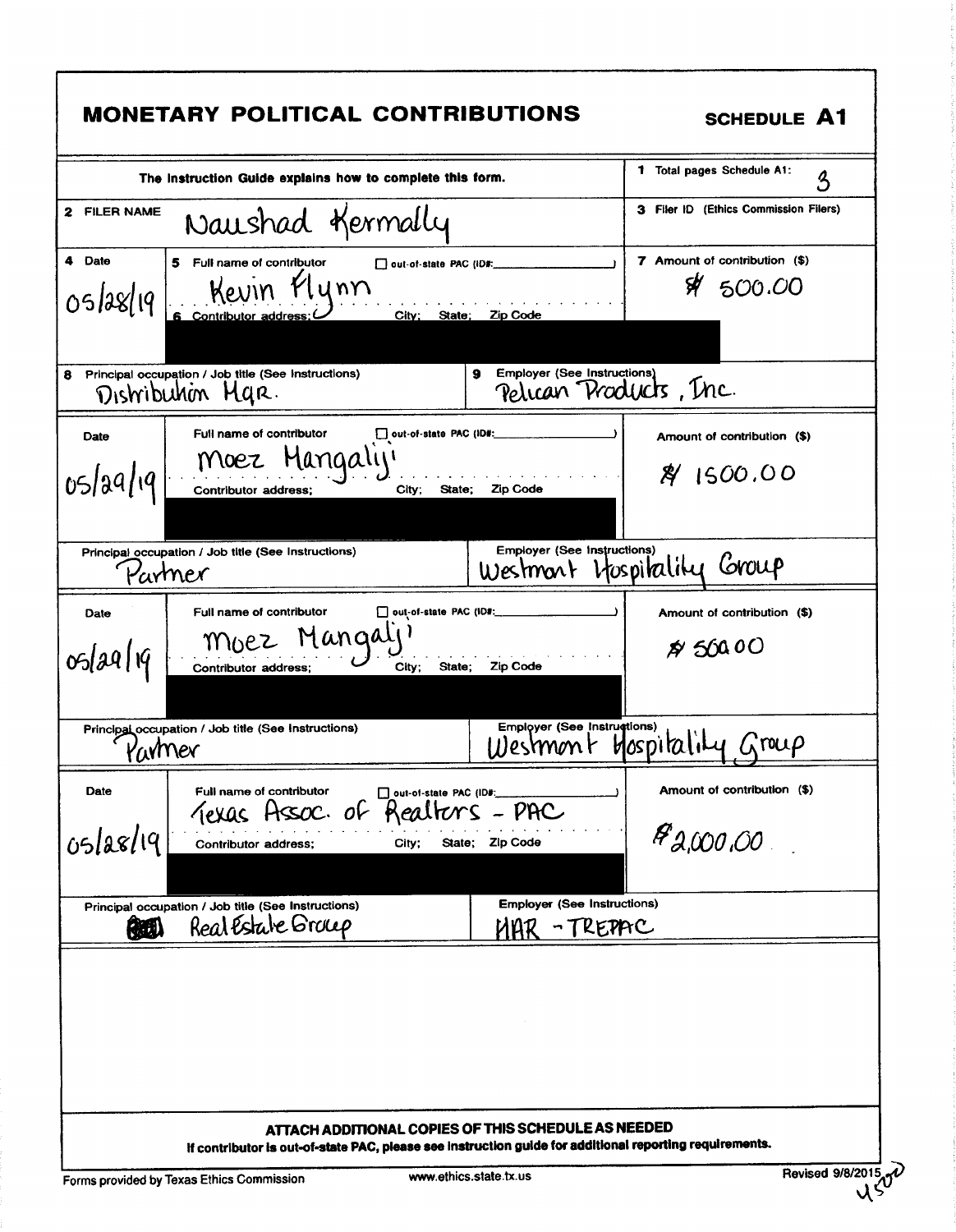# POLITICAL EXPENDITURES MADE<br>FROM POLITICAL CONTRIBUTIONS

| <b>SCHEDULE F1</b> |  |  |
|--------------------|--|--|
|--------------------|--|--|

 $\overline{a}$ 

| <b>Advertising Expense</b><br><b>Accounting/Banking</b><br>Consulting Expense<br>Contributions/Donations Made By<br>Candidate/Officeholder/Political Committee<br><b>Credit Card Payment</b> | <b>EXPENDITURE CATEGORIES FOR BOX 8(a)</b><br><b>Event Expense</b><br>Fees<br><b>Food/Beverage Expense</b><br><b>Polling Expense</b><br>Gift/Awards/Memorlals Expense<br><b>Printing Expense</b><br><b>Legal Services</b><br>The instruction Guide explains how to complete this form. | Loan Repayment/Reindunsement<br>Solicitation/Fundraising Expense<br>Office Overhead/Rental Expense<br><b>Transportation Equipment &amp; Related Expense</b><br><b>Travel In District</b><br><b>Travel Out Of District</b><br>Salaries/Wages/Contract Labor<br>Other (enter a category not listed above) |  |  |
|----------------------------------------------------------------------------------------------------------------------------------------------------------------------------------------------|----------------------------------------------------------------------------------------------------------------------------------------------------------------------------------------------------------------------------------------------------------------------------------------|---------------------------------------------------------------------------------------------------------------------------------------------------------------------------------------------------------------------------------------------------------------------------------------------------------|--|--|
| 1 Total pages Schedule F1:<br>X                                                                                                                                                              | 2 FILER NAME<br>Naushad Kermally                                                                                                                                                                                                                                                       | 3 Filer ID (Ethics Commission Filers)                                                                                                                                                                                                                                                                   |  |  |
| 4 Date<br>5/7/19                                                                                                                                                                             | 5 Payee name<br>Creanve<br>ST3                                                                                                                                                                                                                                                         |                                                                                                                                                                                                                                                                                                         |  |  |
| 6 Amount (\$)<br>4500,00                                                                                                                                                                     | 7 Payee address:<br>City;<br>State; Zip Code                                                                                                                                                                                                                                           |                                                                                                                                                                                                                                                                                                         |  |  |
| 8<br><b>PURPOSE</b><br>ОF<br><b>EXPENDITURE</b>                                                                                                                                              | (a) Category (See Categories listed at the top of this schedule)<br>Adverhsing                                                                                                                                                                                                         | (b) Description<br>Check if travel outside of Texas. Complete Schedule T.<br>Check if Austin, TX, officeholder living expense<br>Social media managemt.                                                                                                                                                 |  |  |
| 9 Complete ONLY if direct<br>expenditure to benefit C/OH                                                                                                                                     | Candidate / Officeholder name                                                                                                                                                                                                                                                          | Office held<br>Office sought                                                                                                                                                                                                                                                                            |  |  |
| Date<br>5/3/19                                                                                                                                                                               | Payee name<br>Urogin<br>Group                                                                                                                                                                                                                                                          |                                                                                                                                                                                                                                                                                                         |  |  |
| Amount (\$)<br>8490.50                                                                                                                                                                       | City; State; Zip Code<br>Payee address;                                                                                                                                                                                                                                                |                                                                                                                                                                                                                                                                                                         |  |  |
| <b>PURPOSE</b><br>ОF<br><b>EXPENDITURE</b>                                                                                                                                                   | Category (See Categories listed at the top of this schedule)<br>Advertising                                                                                                                                                                                                            | Description<br>Check if travel outside of Texas. Complete Schedule T.<br>Check if Austin, TX, officeholder living expense<br>Mailer                                                                                                                                                                     |  |  |
| Complete ONLY if direct<br>expenditure to benefit C/OH                                                                                                                                       | Candidate / Officeholder name                                                                                                                                                                                                                                                          | Office held<br>Office sought                                                                                                                                                                                                                                                                            |  |  |
| Date<br>5/20/19                                                                                                                                                                              | Payee name<br>McElvy Vasquez Inc.                                                                                                                                                                                                                                                      |                                                                                                                                                                                                                                                                                                         |  |  |
| Amount (\$)<br>125.00                                                                                                                                                                        | City: State: Zio Code<br>Payee address:                                                                                                                                                                                                                                                |                                                                                                                                                                                                                                                                                                         |  |  |
| <b>PURPOSE</b><br>OF<br><b>EXPENDITURE</b>                                                                                                                                                   | Category (See Categories listed at the top of this schedule)<br>Adverhsing                                                                                                                                                                                                             | <b>Description</b><br>Check if travel outside of Texas. Complete Schedule T.<br>Check if Austin, TX, officeholder living expense<br>Local Paper                                                                                                                                                         |  |  |
| Complete ONLY if direct<br>expenditure to benefit C/OH                                                                                                                                       | Candidate / Officeholder name                                                                                                                                                                                                                                                          | Office held<br>Office sought                                                                                                                                                                                                                                                                            |  |  |
| ATTACH ADDITIONAL COPIES OF THIS SCHEDULE AS NEEDED                                                                                                                                          |                                                                                                                                                                                                                                                                                        |                                                                                                                                                                                                                                                                                                         |  |  |

Forms provided by Texas Ethics Commission

Revised 9/8/2015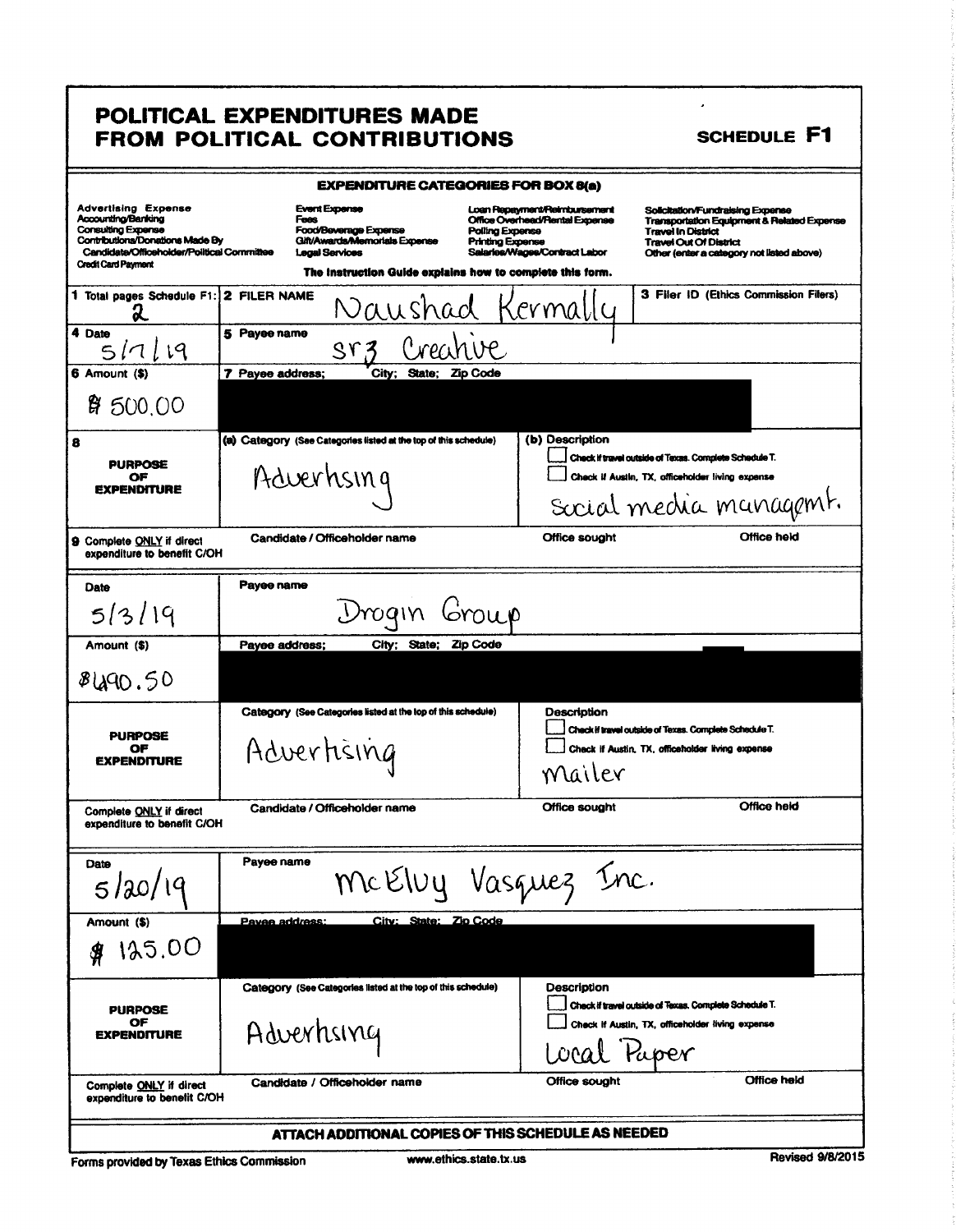#### POLITICAL EXPENDITURES MADE FROM POLITICAL CONTRIBUTIONS

#### SCHEDULE F1

| <b>EXPENDITURE CATEGORIES FOR BOX 8(a)</b>                                                                                                                                            |                                                                                        |                                                                                            |                                                                                                                                               |                                                                                                                                                                                           |
|---------------------------------------------------------------------------------------------------------------------------------------------------------------------------------------|----------------------------------------------------------------------------------------|--------------------------------------------------------------------------------------------|-----------------------------------------------------------------------------------------------------------------------------------------------|-------------------------------------------------------------------------------------------------------------------------------------------------------------------------------------------|
| <b>Advertising Expense</b><br>Accounting/Banking<br>Consulting Expense<br>Contributions/Donations Made By<br>Candidate/Officeholder/Political Committee<br><b>Credit Card Payment</b> | <b>Event Expanse</b><br>Fees<br>Food/Beverage Expense<br>Legal Services                | Gilt/Awards/Memorials Expense<br>The instruction Guide explains how to complete this form. | Loan Repayment/Reimbursement<br>Office Overhead/Rental Expense<br>Potling Expense<br><b>Printing Expense</b><br>Salaries/Wages/Contract Labor | Solicitation/Fundraising Expense<br>Transportation Equipment & Related Expense<br><b>Travel In District</b><br><b>Travel Out Of District</b><br>Other (enter a category not listed above) |
| 1 Total pages Schedule F1:<br>г.                                                                                                                                                      | 2 FILER NAME                                                                           | Naushad Kermally                                                                           |                                                                                                                                               | 3 Filer ID (Ethics Commission Filers)                                                                                                                                                     |
| 4 Date<br>80/19                                                                                                                                                                       | 5 Pavee name                                                                           | the write idea                                                                             |                                                                                                                                               |                                                                                                                                                                                           |
| 6 Amount (\$)<br>500.00<br>81                                                                                                                                                         | 7 Pavee address:                                                                       | City: State: Zip Code                                                                      |                                                                                                                                               |                                                                                                                                                                                           |
|                                                                                                                                                                                       |                                                                                        |                                                                                            |                                                                                                                                               |                                                                                                                                                                                           |
| 8<br><b>PURPOSE</b><br>ОF<br><b>EXPENDITURE</b>                                                                                                                                       | (a) Category (See Categories listed at the top of this schedule)<br>Consulting Expense |                                                                                            | (b) Description                                                                                                                               | Check if travel outside of Texas. Complete Schedule T.<br>Check if Austin, TX, officeholder living expense<br>Finance Reports                                                             |
| <b>9</b> Complete <u>ONLY</u> if direct<br>expenditure to benefit C/OH                                                                                                                | Candidate / Officeholder name                                                          |                                                                                            | Office sought                                                                                                                                 | Office held                                                                                                                                                                               |
| Date<br>$Mau$ $ax119$                                                                                                                                                                 | Payee name                                                                             | AB Communications                                                                          |                                                                                                                                               |                                                                                                                                                                                           |
| Amount (\$)                                                                                                                                                                           | Pavee address:                                                                         | City; State; Zip Code                                                                      |                                                                                                                                               |                                                                                                                                                                                           |
| P 500.00                                                                                                                                                                              |                                                                                        |                                                                                            |                                                                                                                                               |                                                                                                                                                                                           |
| <b>PURPOSE</b><br>ОF<br><b>EXPENDITURE</b>                                                                                                                                            | Consulting Expense                                                                     | Category (See Categories listed at the top of this schedule)                               | Description                                                                                                                                   | Check if travel outside of Texas. Complete Schedule T.<br>Check if Austin, TX, officeholder living expense<br>Campaign Assistances                                                        |
| Complete ONLY if direct<br>expenditure to benefit C/OH                                                                                                                                | Candidate / Officeholder name                                                          |                                                                                            | Office sought                                                                                                                                 | Office held                                                                                                                                                                               |
| Date                                                                                                                                                                                  | Payee name                                                                             |                                                                                            |                                                                                                                                               |                                                                                                                                                                                           |
| Amount (\$)                                                                                                                                                                           | Payee address;                                                                         | City; State; Zip Code                                                                      |                                                                                                                                               |                                                                                                                                                                                           |
| <b>PURPOSE</b><br>ОF<br><b>EXPENDITURE</b>                                                                                                                                            |                                                                                        | Category (See Categories listed at the top of this schedule)                               | <b>Description</b>                                                                                                                            | Check if travel outside of Texas. Complete Schedule T.<br>Check if Austin, TX, officeholder living expense                                                                                |
| Complete ONLY if direct<br>expenditure to benefit C/OH                                                                                                                                | Candidate / Officeholder name                                                          |                                                                                            | Office sought                                                                                                                                 | Office held                                                                                                                                                                               |
| ATTACH ADDITIONAL COPIES OF THIS SCHEDULE AS NEEDED                                                                                                                                   |                                                                                        |                                                                                            |                                                                                                                                               |                                                                                                                                                                                           |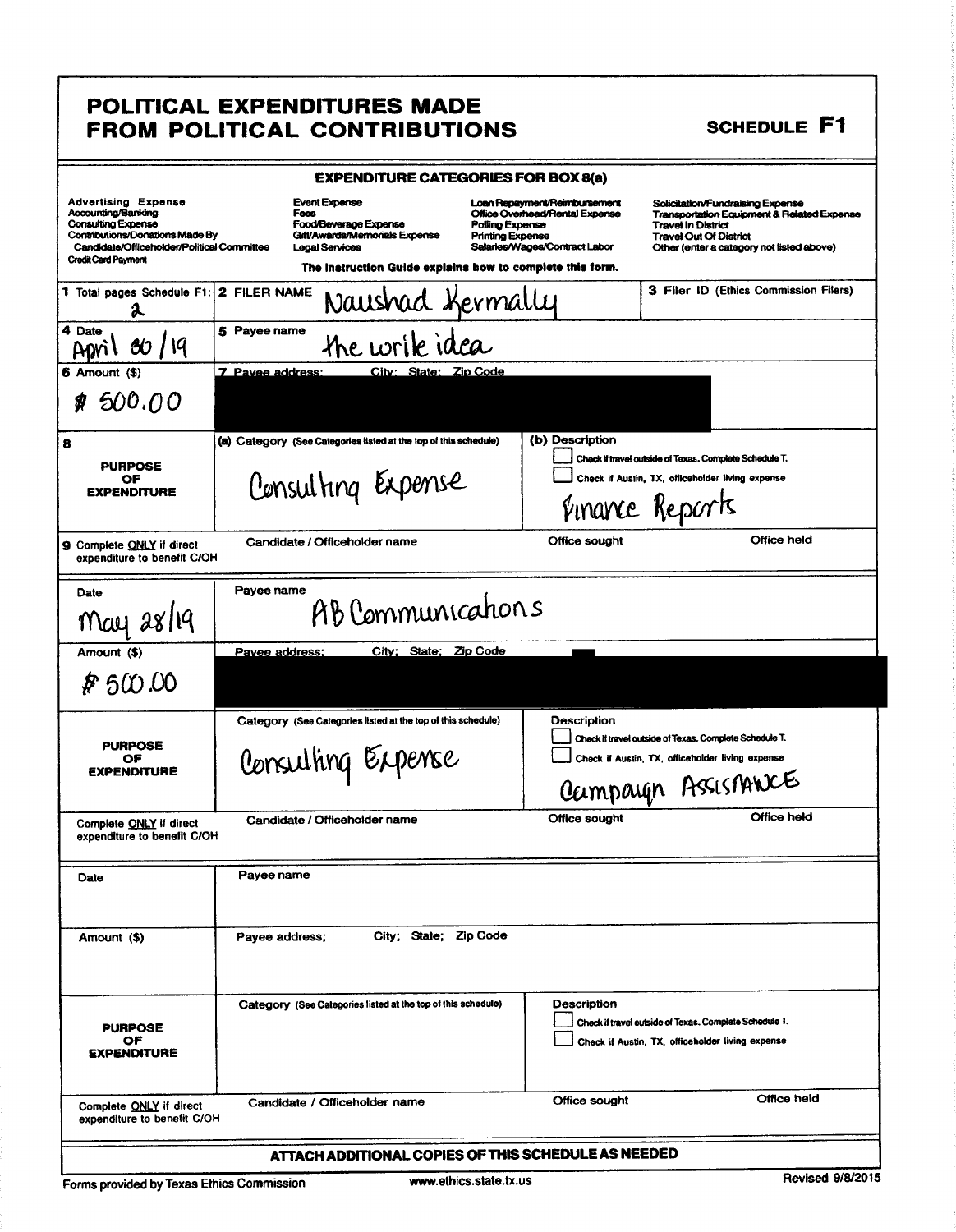|                                                                                                                                                                | <b>EXPENDITURES MADE BY CREDIT CARD</b>                                                                                                                                      |                                                                                                                                               | <b>SCHEDULE F4</b>                                                                                                                                                                        |
|----------------------------------------------------------------------------------------------------------------------------------------------------------------|------------------------------------------------------------------------------------------------------------------------------------------------------------------------------|-----------------------------------------------------------------------------------------------------------------------------------------------|-------------------------------------------------------------------------------------------------------------------------------------------------------------------------------------------|
|                                                                                                                                                                | <b>EXPENDITURE CATEGORIES FOR BOX 10(a)</b>                                                                                                                                  |                                                                                                                                               |                                                                                                                                                                                           |
| <b>Advertising Expense</b><br>Accounting/Banking<br><b>Consulting Expense</b><br>Contributions/Donations Made By<br>Candidate/Officeholder/Political Committee | <b>Event Expense</b><br>Fees<br>Food/Beverage Expense<br>Gift/Awards/Memorials Expense<br><b>Legal Services</b><br>The instruction Guide explains how to complete this form. | Loan Repayment/Reimbursement<br>Office Overhead/Rental Expense<br>Polling Expense<br><b>Printing Expense</b><br>Salaries/Wages/Contract Labor | Solicitation/Fundraising Expense<br>Transportation Equipment & Related Expense<br><b>Travel In District</b><br><b>Travel Out Of District</b><br>Other (enter a category not listed above) |
| 1.<br>Total pages Schedule F4:                                                                                                                                 | 2 FILER NAME<br>Naushad Kermally                                                                                                                                             |                                                                                                                                               | 3 Filer ID (Ethics Commission Filers)                                                                                                                                                     |
|                                                                                                                                                                | 4 TOTAL OF UNITEMIZED EXPENDITURES CHARGED TO A CREDIT CARD                                                                                                                  |                                                                                                                                               | \$                                                                                                                                                                                        |
| 5 Date<br>$m$ $N$ $1/19$                                                                                                                                       | 6 Payee name<br>SR3 Creative                                                                                                                                                 |                                                                                                                                               |                                                                                                                                                                                           |
| $7$ Amount $($)$<br>#500.00                                                                                                                                    | 8 Payee address;<br>City; State; Zip Code                                                                                                                                    |                                                                                                                                               |                                                                                                                                                                                           |
| 9<br><b>TYPE OF</b><br><b>EXPENDITURE</b>                                                                                                                      | <b>Political</b><br>X                                                                                                                                                        | <b>Non-Political</b>                                                                                                                          |                                                                                                                                                                                           |
| 10<br><b>PURPOSE</b><br>OF<br><b>EXPENDITURE</b>                                                                                                               | (a)<br>Category (See Categories listed at the top of this schedule)<br>Adverhsing                                                                                            | (b) Description                                                                                                                               | Check if travel outside of Texas. Complete Schedule T.<br>Check if Austin, TX, officeholder living expense<br>Social Media Mamt.                                                          |
| <b>11</b> Complete ONLY if direct<br>expenditure to benefit C/OH                                                                                               | Candidate / Officeholder name                                                                                                                                                | Office sought                                                                                                                                 | Office held                                                                                                                                                                               |
| Date<br>3<br>mny                                                                                                                                               | Payee name<br>1creb00K                                                                                                                                                       |                                                                                                                                               |                                                                                                                                                                                           |
| (\$) Amount                                                                                                                                                    | <u> Citv: State: Zip Code</u><br><u>Pavee address:</u>                                                                                                                       |                                                                                                                                               |                                                                                                                                                                                           |
| 8185.00                                                                                                                                                        |                                                                                                                                                                              |                                                                                                                                               |                                                                                                                                                                                           |
| TYPE OF<br>EXPENDITURE                                                                                                                                         | Political                                                                                                                                                                    | Non-Political                                                                                                                                 |                                                                                                                                                                                           |
| <b>PURPOSE</b><br>ОF<br><b>EXPENDITURE</b>                                                                                                                     | Category (See Categories listed at the top of this schedule)<br>Advertising                                                                                                  | <b>Description</b>                                                                                                                            | Check if travel outside of Texas. Complete Schedule T.<br>Check if Austin, TX, officeholder living expense<br>Markehng Ads                                                                |
| Complete ONLY if direct<br>expenditure to benefit C/OH                                                                                                         | Candidate / Officeholder name                                                                                                                                                | Office sought                                                                                                                                 | Office held                                                                                                                                                                               |
|                                                                                                                                                                |                                                                                                                                                                              |                                                                                                                                               |                                                                                                                                                                                           |
|                                                                                                                                                                | ATTACH ADDITIONAL COPIES OF THIS SCHEDULE AS NEEDED                                                                                                                          |                                                                                                                                               | Devised 0/0/0015                                                                                                                                                                          |

 $\epsilon$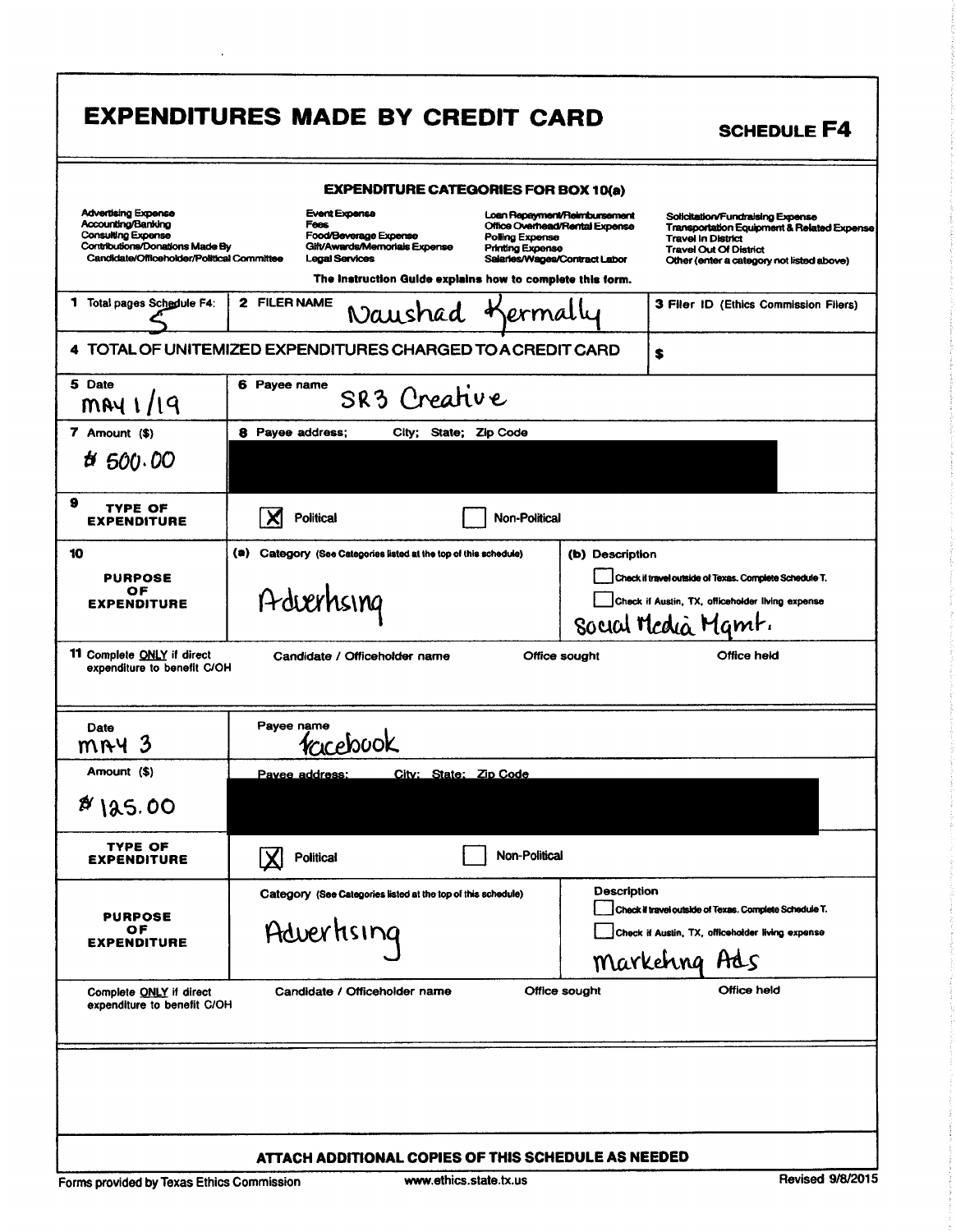|                                                                                                                                                         | <b>EXPENDITURES MADE BY CREDIT CARD</b>                                                                  |                                                                                                                                               | <b>SCHEDULE F4</b>                                                                                                                                                                                   |
|---------------------------------------------------------------------------------------------------------------------------------------------------------|----------------------------------------------------------------------------------------------------------|-----------------------------------------------------------------------------------------------------------------------------------------------|------------------------------------------------------------------------------------------------------------------------------------------------------------------------------------------------------|
|                                                                                                                                                         | <b>EXPENDITURE CATEGORIES FOR BOX 10(a)</b>                                                              |                                                                                                                                               |                                                                                                                                                                                                      |
| <b>Advertising Expense</b><br>Accounting/Banking<br>Consulting Expense<br>Contributions/Donations Made By<br>Candidate/Officeholder/Political Committee | Event Expense<br>Fees<br>Food/Beverage Expense<br>Gilt/Awards/Memorials Expense<br><b>Legal Services</b> | Loan Repayment/Reimbursement<br>Office Overhead/Rental Expense<br>Polling Expense<br><b>Printing Expense</b><br>Salaries/Wages/Contract Labor | Solicitation/Fundraising Expense<br><b>Transportation Equipment &amp; Related Expense</b><br><b>Travel In District</b><br><b>Travel Out Of District</b><br>Other (enter a category not listed above) |
| 1 Total pages Schedwie F4:                                                                                                                              | The instruction Guide explains how to complete this form.<br>2 FILER NAME                                |                                                                                                                                               | 3 Filer ID (Ethics Commission Filers)                                                                                                                                                                |
|                                                                                                                                                         |                                                                                                          |                                                                                                                                               |                                                                                                                                                                                                      |
|                                                                                                                                                         | 4 TOTAL OF UNITEMIZED EXPENDITURES CHARGED TO A CREDIT CARD                                              |                                                                                                                                               | \$                                                                                                                                                                                                   |
| 5 Date<br>$~m$ py 6/19                                                                                                                                  | 6 Payee name<br>facebook                                                                                 |                                                                                                                                               |                                                                                                                                                                                                      |
| $7$ Amount $(3)$                                                                                                                                        | City; State; Zip Code<br>8 Payee address:                                                                |                                                                                                                                               |                                                                                                                                                                                                      |
| $*115.00$                                                                                                                                               |                                                                                                          |                                                                                                                                               |                                                                                                                                                                                                      |
| 9<br>TYPE OF<br><b>EXPENDITURE</b>                                                                                                                      | <b>Political</b>                                                                                         | <b>Non-Political</b>                                                                                                                          |                                                                                                                                                                                                      |
| 10                                                                                                                                                      | $\left( \bullet \right)$<br>Category (See Categories listed at the top of this schedule)                 | (b) Description                                                                                                                               |                                                                                                                                                                                                      |
| <b>PURPOSE</b><br>ОF<br><b>EXPENDITURE</b>                                                                                                              | Adverhsing                                                                                               |                                                                                                                                               | Check if travel outside of Texas. Complete Schedule T.<br>Check if Austin, TX, officeholder living expense<br>Marleting Ads                                                                          |
| <b>11</b> Complete ONLY if direct<br>expenditure to benefit C/OH                                                                                        | Candidate / Officeholder name                                                                            | Office sought                                                                                                                                 | Office held                                                                                                                                                                                          |
| Date<br>19<br>W                                                                                                                                         | Payee name                                                                                               | MAC LAMIK OUTDOOR MEDIA                                                                                                                       |                                                                                                                                                                                                      |
| Amount (\$)                                                                                                                                             | City: State: Zin Code<br><u> Pavee address:</u>                                                          |                                                                                                                                               |                                                                                                                                                                                                      |
| A08.90                                                                                                                                                  |                                                                                                          |                                                                                                                                               |                                                                                                                                                                                                      |
| TYPE OF<br><b>EXPENDITURE</b>                                                                                                                           | <b>Political</b><br>IХ                                                                                   | Non-Political                                                                                                                                 |                                                                                                                                                                                                      |
| <b>PURPOSE</b><br>ОF<br><b>EXPENDITURE</b>                                                                                                              | Category (See Categories listed at the top of this schedule)<br>Adverhsing                               | <b>Description</b>                                                                                                                            | Check if travel outside of Texas. Complete Schedule T.<br>Check if Austin, TX, officeholder living expense<br>Billboards                                                                             |
| Complete ONLY if direct<br>expenditure to benefit C/OH                                                                                                  | Candidate / Officeholder name                                                                            | Office sought                                                                                                                                 | <b>Office held</b>                                                                                                                                                                                   |
|                                                                                                                                                         |                                                                                                          |                                                                                                                                               |                                                                                                                                                                                                      |
|                                                                                                                                                         | ATTACH ADDITIONAL COPIES OF THIS SCHEDULE AS NEEDED                                                      |                                                                                                                                               |                                                                                                                                                                                                      |
| Forms provided by Texas Ethics Commission                                                                                                               | www.ethics.state.tx.us                                                                                   |                                                                                                                                               | <b>Revised 9/8/2015</b>                                                                                                                                                                              |

f.

٦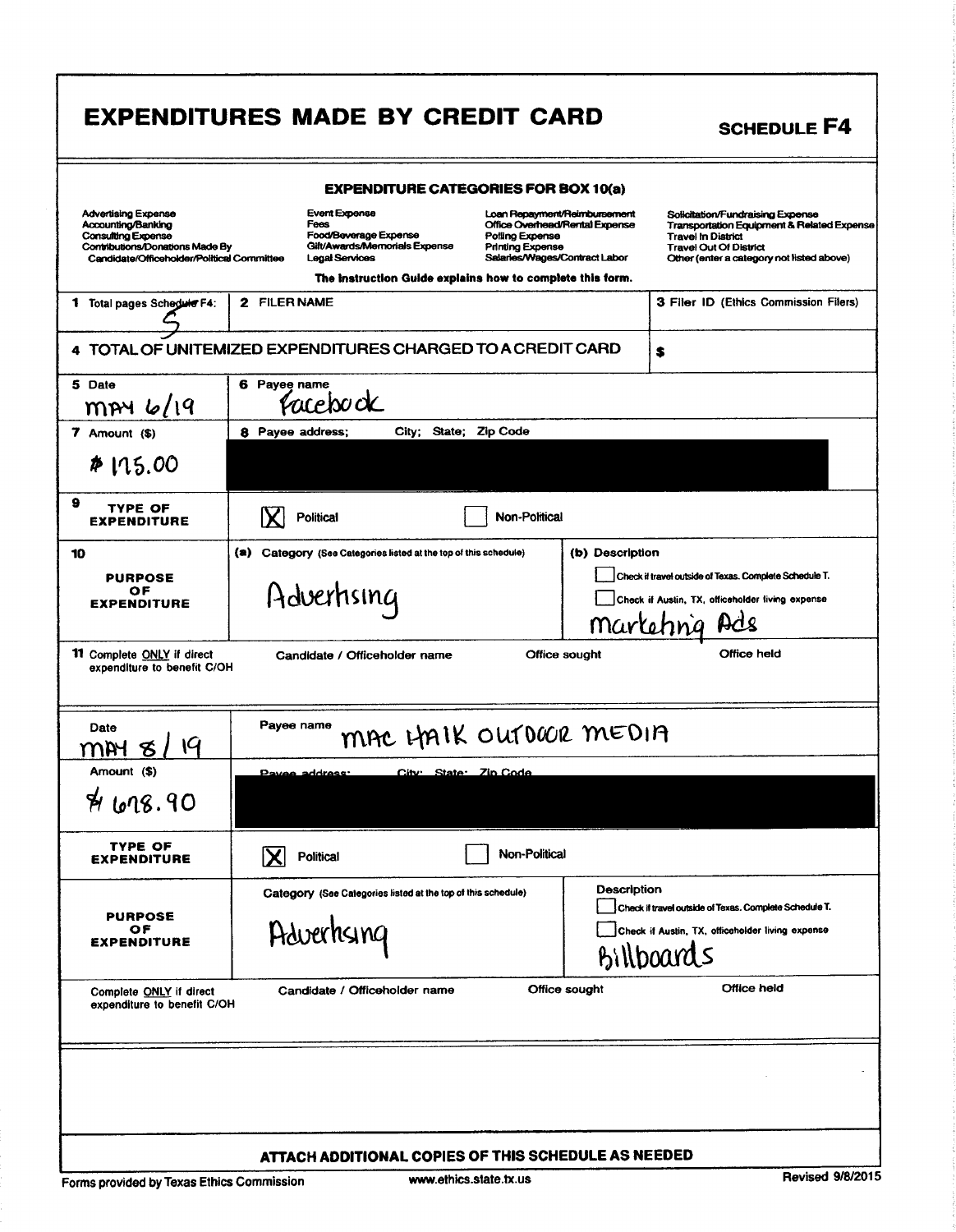|                                                                                                                                                                | <b>EXPENDITURES MADE BY CREDIT CARD</b>                                                                                                                                                                                    | <b>SCHEDULE F4</b>                                                                                                                                                                                                                                                                           |  |  |  |
|----------------------------------------------------------------------------------------------------------------------------------------------------------------|----------------------------------------------------------------------------------------------------------------------------------------------------------------------------------------------------------------------------|----------------------------------------------------------------------------------------------------------------------------------------------------------------------------------------------------------------------------------------------------------------------------------------------|--|--|--|
| <b>EXPENDITURE CATEGORIES FOR BOX 10(a)</b>                                                                                                                    |                                                                                                                                                                                                                            |                                                                                                                                                                                                                                                                                              |  |  |  |
| <b>Advertising Expense</b><br>Accounting/Banking<br><b>Consulting Expense</b><br>Contributions/Donations Made By<br>Candidate/Officeholder/Political Committee | <b>Event Expense</b><br>Fees<br>Food/Beverage Expense<br>Polling Expense<br>Gift/Awards/Memorials Expense<br><b>Printing Expense</b><br><b>Legal Services</b><br>The Instruction Guide explains how to complete this form. | Loan Repayment/Reimbursement<br>Solicitation/Fundraising Expense<br>Office Overhead/Rental Expense<br>Transportation Equipment & Related Expense<br><b>Travel In District</b><br><b>Travel Out Of District</b><br>Salaries/Wages/Contract Labor<br>Other (enter a category not listed above) |  |  |  |
| Total pages Schedulg F4:<br>1.                                                                                                                                 | 2 FILER NAME<br>Naushad Kermally                                                                                                                                                                                           | 3 Filer ID (Ethics Commission Filers)                                                                                                                                                                                                                                                        |  |  |  |
| 4 TOTAL OF UNITEMIZED EXPENDITURES CHARGED TO A CREDIT CARD                                                                                                    |                                                                                                                                                                                                                            |                                                                                                                                                                                                                                                                                              |  |  |  |
| 5 Date                                                                                                                                                         | 6 Payee name                                                                                                                                                                                                               | \$                                                                                                                                                                                                                                                                                           |  |  |  |
| 16/19<br>nrau                                                                                                                                                  | Facebook                                                                                                                                                                                                                   |                                                                                                                                                                                                                                                                                              |  |  |  |
| 7 Amount (\$)                                                                                                                                                  | 8 Payee address;<br>City; State; Zip Code                                                                                                                                                                                  |                                                                                                                                                                                                                                                                                              |  |  |  |
| \$40.38                                                                                                                                                        |                                                                                                                                                                                                                            |                                                                                                                                                                                                                                                                                              |  |  |  |
| 9<br>TYPE OF<br><b>EXPENDITURE</b>                                                                                                                             | Political<br>Non-Political                                                                                                                                                                                                 |                                                                                                                                                                                                                                                                                              |  |  |  |
| 10                                                                                                                                                             | (a)<br>Category (See Categories listed at the top of this schedule)                                                                                                                                                        | (b) Description                                                                                                                                                                                                                                                                              |  |  |  |
| <b>PURPOSE</b><br>ОF                                                                                                                                           | Advertising                                                                                                                                                                                                                | Check if travel outside of Texas. Complete Schedule T.                                                                                                                                                                                                                                       |  |  |  |
| <b>EXPENDITURE</b>                                                                                                                                             |                                                                                                                                                                                                                            | Check if Austin, TX, officeholder living expense<br>HAS<br>Marketing                                                                                                                                                                                                                         |  |  |  |
| 11 Complete ONLY if direct<br>Candidate / Officeholder name<br>Office sought<br>Office held<br>expenditure to benefit C/OH                                     |                                                                                                                                                                                                                            |                                                                                                                                                                                                                                                                                              |  |  |  |
| Date<br>14 ما 1<br>mau                                                                                                                                         | Payee name<br>Alings Chinese Cuisine                                                                                                                                                                                       |                                                                                                                                                                                                                                                                                              |  |  |  |
| Amount (\$)                                                                                                                                                    | Pavee address:<br>City; State; Zip Code                                                                                                                                                                                    |                                                                                                                                                                                                                                                                                              |  |  |  |
| 80,00                                                                                                                                                          |                                                                                                                                                                                                                            |                                                                                                                                                                                                                                                                                              |  |  |  |
| <b>TYPE OF</b><br><b>EXPENDITURE</b>                                                                                                                           | Non-Political<br>IXI<br><b>Political</b>                                                                                                                                                                                   |                                                                                                                                                                                                                                                                                              |  |  |  |
|                                                                                                                                                                | Category (See Categories listed at the top of this schedule)                                                                                                                                                               | Description<br>Check if travel outside of Texas. Complete Schedule T.                                                                                                                                                                                                                        |  |  |  |
| <b>PURPOSE</b><br>OF<br><b>EXPENDITURE</b>                                                                                                                     | Poon + Beverage Expense                                                                                                                                                                                                    | Check if Austin, TX, officeholder living expense                                                                                                                                                                                                                                             |  |  |  |
|                                                                                                                                                                |                                                                                                                                                                                                                            | Team Meeting                                                                                                                                                                                                                                                                                 |  |  |  |
| Complete ONLY if direct<br>expenditure to benefit C/OH                                                                                                         | Candidate / Officeholder name                                                                                                                                                                                              | Office held<br>Office sought                                                                                                                                                                                                                                                                 |  |  |  |
|                                                                                                                                                                |                                                                                                                                                                                                                            |                                                                                                                                                                                                                                                                                              |  |  |  |
|                                                                                                                                                                |                                                                                                                                                                                                                            |                                                                                                                                                                                                                                                                                              |  |  |  |
|                                                                                                                                                                |                                                                                                                                                                                                                            |                                                                                                                                                                                                                                                                                              |  |  |  |
|                                                                                                                                                                | ATTACH ADDITIONAL COPIES OF THIS SCHEDULE AS NEEDED                                                                                                                                                                        |                                                                                                                                                                                                                                                                                              |  |  |  |
| <b>Revised 9/8/2015</b><br>www.ethics.state.tx.us<br>Forms provided by Texas Ethics Commission                                                                 |                                                                                                                                                                                                                            |                                                                                                                                                                                                                                                                                              |  |  |  |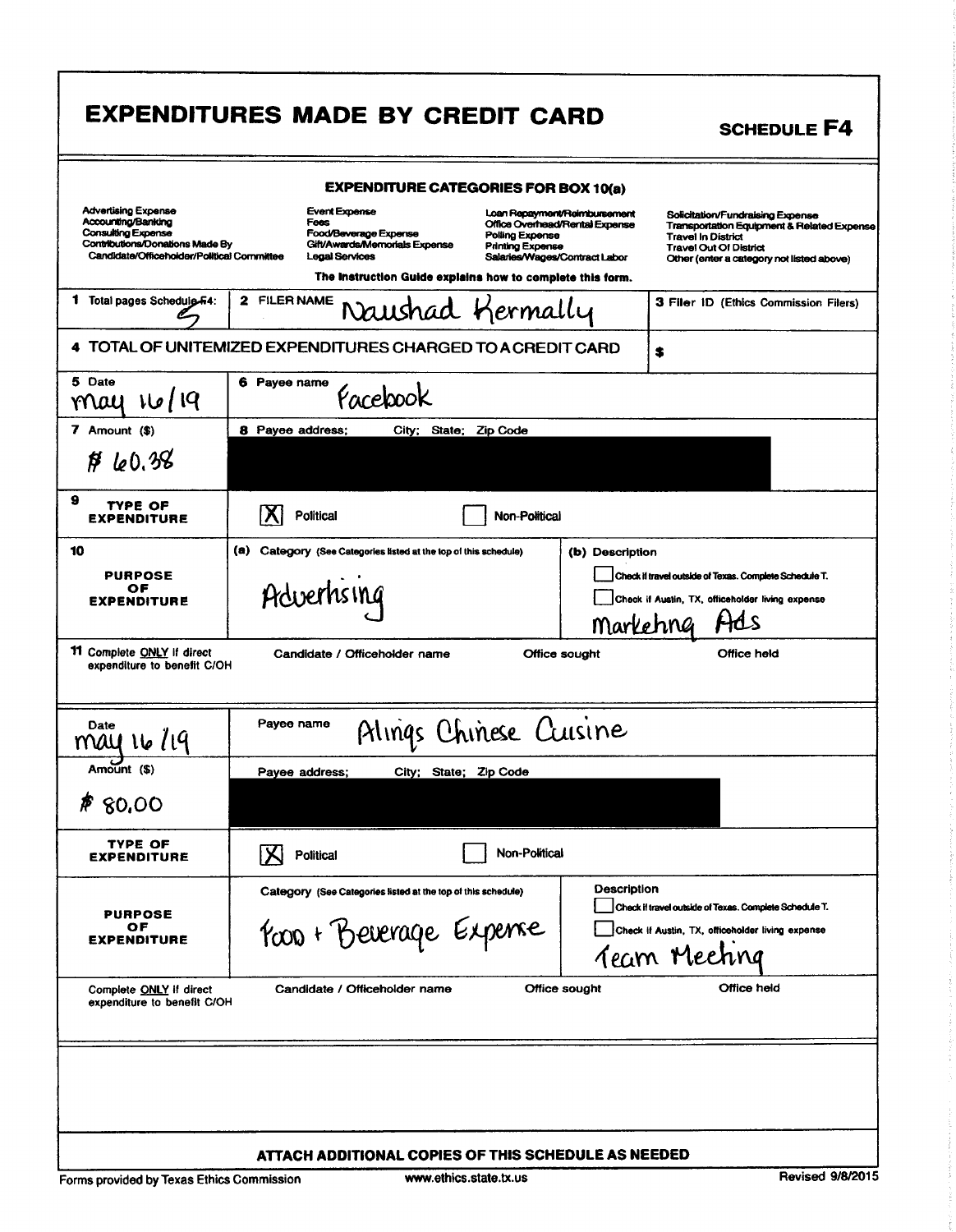|                                                                                                                                                                | <b>EXPENDITURES MADE BY CREDIT CARD</b>                                                                                                                                      |                                                                                                                                               | <b>SCHEDULE F4</b>                                                                                                                                                                        |  |  |
|----------------------------------------------------------------------------------------------------------------------------------------------------------------|------------------------------------------------------------------------------------------------------------------------------------------------------------------------------|-----------------------------------------------------------------------------------------------------------------------------------------------|-------------------------------------------------------------------------------------------------------------------------------------------------------------------------------------------|--|--|
| <b>EXPENDITURE CATEGORIES FOR BOX 10(a)</b>                                                                                                                    |                                                                                                                                                                              |                                                                                                                                               |                                                                                                                                                                                           |  |  |
| <b>Advertising Expense</b><br>Accounting/Banking<br><b>Consulting Expense</b><br>Contributions/Donations Made By<br>Candidate/Officeholder/Political Committee | <b>Event Expense</b><br>Fees<br>Food/Beverage Expense<br>Gift/Awards/Memorials Expense<br><b>Leaal Services</b><br>The instruction Guide explains how to complete this form. | Loan Repayment/Reimbursement<br>Office Overhead/Rental Expense<br>Polling Expense<br><b>Printing Expense</b><br>Salaries/Wages/Contract Labor | Solicitation/Fundraising Expense<br>Transportation Equipment & Related Expense<br><b>Travel In District</b><br><b>Travel Out Of District</b><br>Other (enter a category not listed above) |  |  |
| 1 Total pages Schedule EA                                                                                                                                      | 2 FILER NAME<br>Naushad Kermally                                                                                                                                             |                                                                                                                                               | 3 Filer ID (Ethics Commission Filers)                                                                                                                                                     |  |  |
| 4 TOTAL OF UNITEMIZED EXPENDITURES CHARGED TO A CREDIT CARD<br>\$                                                                                              |                                                                                                                                                                              |                                                                                                                                               |                                                                                                                                                                                           |  |  |
| 5 Date<br>May 20/19                                                                                                                                            | 6 Payee name<br>Text by Choice.com                                                                                                                                           |                                                                                                                                               |                                                                                                                                                                                           |  |  |
| 7 Amount (\$)                                                                                                                                                  | 8 Payee address;<br>City; State; Zip Code                                                                                                                                    |                                                                                                                                               |                                                                                                                                                                                           |  |  |
| \$44.00                                                                                                                                                        |                                                                                                                                                                              |                                                                                                                                               |                                                                                                                                                                                           |  |  |
| 9<br>TYPE OF<br><b>EXPENDITURE</b>                                                                                                                             | <b>Political</b>                                                                                                                                                             | <b>Non-Political</b>                                                                                                                          |                                                                                                                                                                                           |  |  |
| 10                                                                                                                                                             | (a)<br>Category (See Categories listed at the top of this schedule)                                                                                                          | (b) Description                                                                                                                               |                                                                                                                                                                                           |  |  |
| <b>PURPOSE</b><br>ОF                                                                                                                                           |                                                                                                                                                                              |                                                                                                                                               | Check if travel outside of Texas. Complete Schedule T.                                                                                                                                    |  |  |
| <b>EXPENDITURE</b>                                                                                                                                             | Adverhang                                                                                                                                                                    | <b>GUTV</b>                                                                                                                                   | Check if Austin, TX, officeholder living expense                                                                                                                                          |  |  |
| 11 Complete ONLY if direct<br>Office held<br>Candidate / Officeholder name<br>Office sought<br>expenditure to benefit C/OH                                     |                                                                                                                                                                              |                                                                                                                                               |                                                                                                                                                                                           |  |  |
| Date<br>MAY 23/19                                                                                                                                              | Payee name<br>roain                                                                                                                                                          | roue                                                                                                                                          |                                                                                                                                                                                           |  |  |
| Amount (\$)                                                                                                                                                    | City; State; Zip Code<br>Payee address;                                                                                                                                      |                                                                                                                                               |                                                                                                                                                                                           |  |  |
| $R_{2,1}$ 48.63                                                                                                                                                |                                                                                                                                                                              |                                                                                                                                               |                                                                                                                                                                                           |  |  |
| TYPE OF<br>EXPENDITURE                                                                                                                                         | <b>Political</b>                                                                                                                                                             | <b>Non-Political</b>                                                                                                                          |                                                                                                                                                                                           |  |  |
| <b>PURPOSE</b>                                                                                                                                                 | Category (See Categories listed at the top of this schedule)                                                                                                                 | <b>Description</b>                                                                                                                            | Check if travel outside of Texas. Complete Schedule T.                                                                                                                                    |  |  |
| ОF<br><b>EXPENDITURE</b>                                                                                                                                       | Adverhising Expense                                                                                                                                                          |                                                                                                                                               | Check if Austin, TX, officeholder living expense<br>Design - PostAGE/Mailers                                                                                                              |  |  |
| Complete ONLY if direct<br>expenditure to benefit C/OH                                                                                                         | Candidate / Officeholder name                                                                                                                                                | Office sought                                                                                                                                 | Office held                                                                                                                                                                               |  |  |
|                                                                                                                                                                |                                                                                                                                                                              |                                                                                                                                               |                                                                                                                                                                                           |  |  |
|                                                                                                                                                                |                                                                                                                                                                              |                                                                                                                                               |                                                                                                                                                                                           |  |  |
| ATTACH ADDITIONAL COPIES OF THIS SCHEDULE AS NEEDED                                                                                                            |                                                                                                                                                                              |                                                                                                                                               |                                                                                                                                                                                           |  |  |
| <b>Revised 9/8/2015</b><br>www.ethics.state.tx.us<br>Forms provided by Texas Ethics Commission                                                                 |                                                                                                                                                                              |                                                                                                                                               |                                                                                                                                                                                           |  |  |